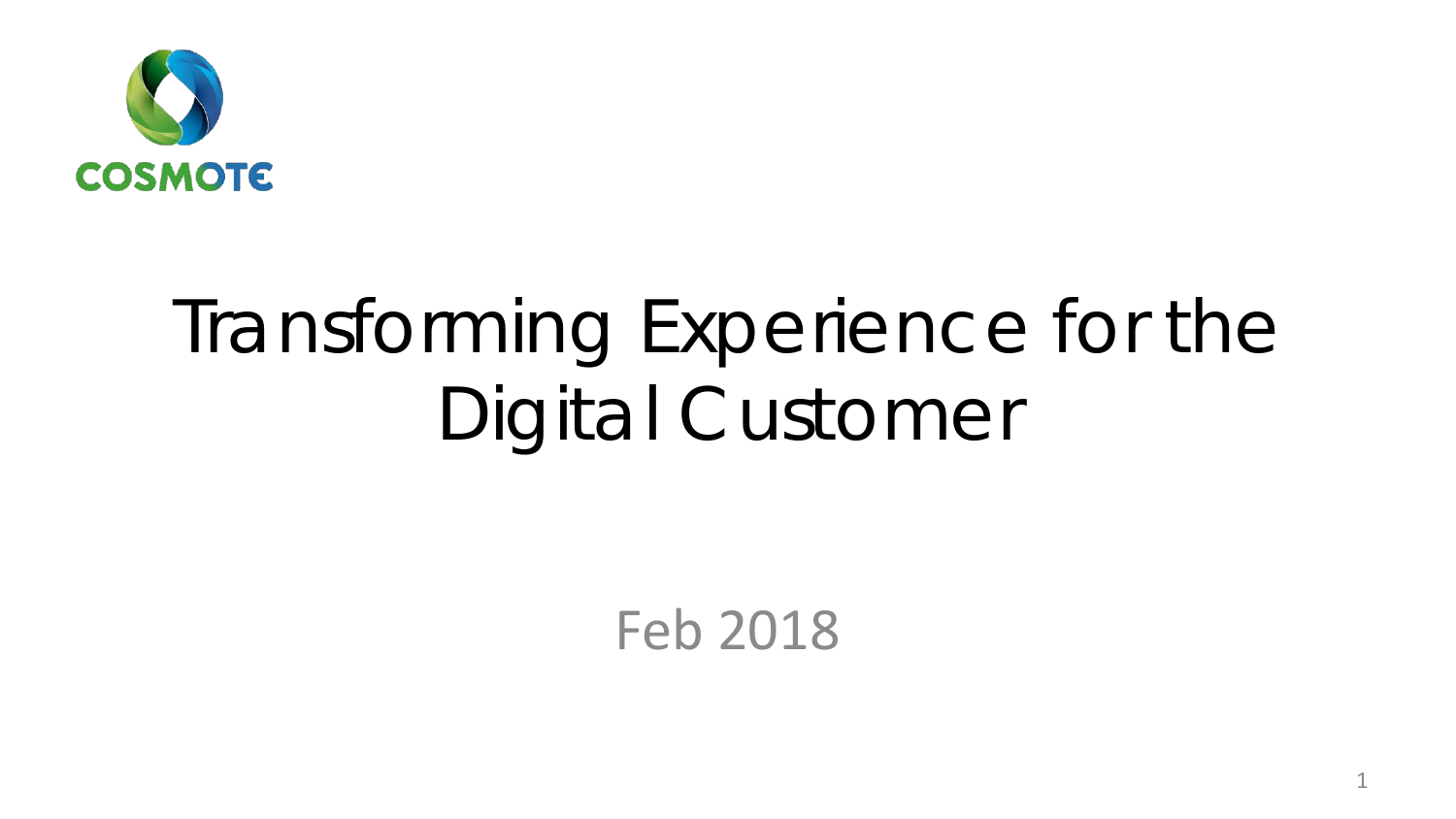### **Contents**

- Meet George…
- George's customer journey
- Transforming George's telecoms experience: few real life examples
- Key learnings

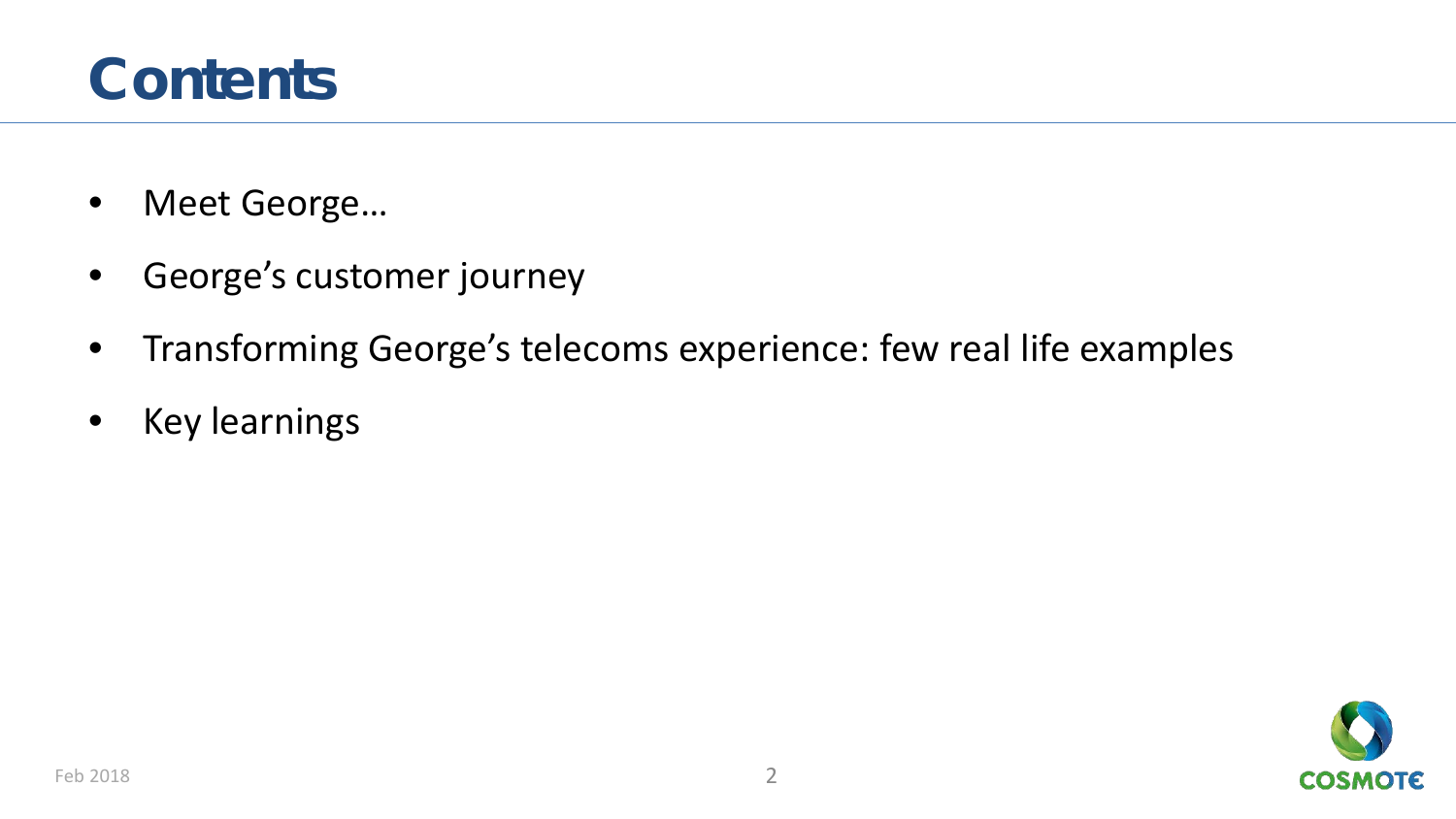### **Meet George…**

- **Spends** 3 hours a day surfing the internet primarily via his mobile
- He is social belonging to the 5m **Facebook users** and to the 60% of Greeks who spend >1hr a day in social media
- **Owns** >2 connected devices (smartphone, tablet,..)
- He belongs to the ~2,5m Greeks using Instagram and/or YouTube at least once every month
- He is brave and he does not belong to the 70% of Greeks who afraid online fraud via credit cards
- He is part of the 40% of European online purchasers who buy at least once a year imported goods
- He belongs to the 60% of Greeks who use digital channels for their holidays (e.g. research, booking etc.)



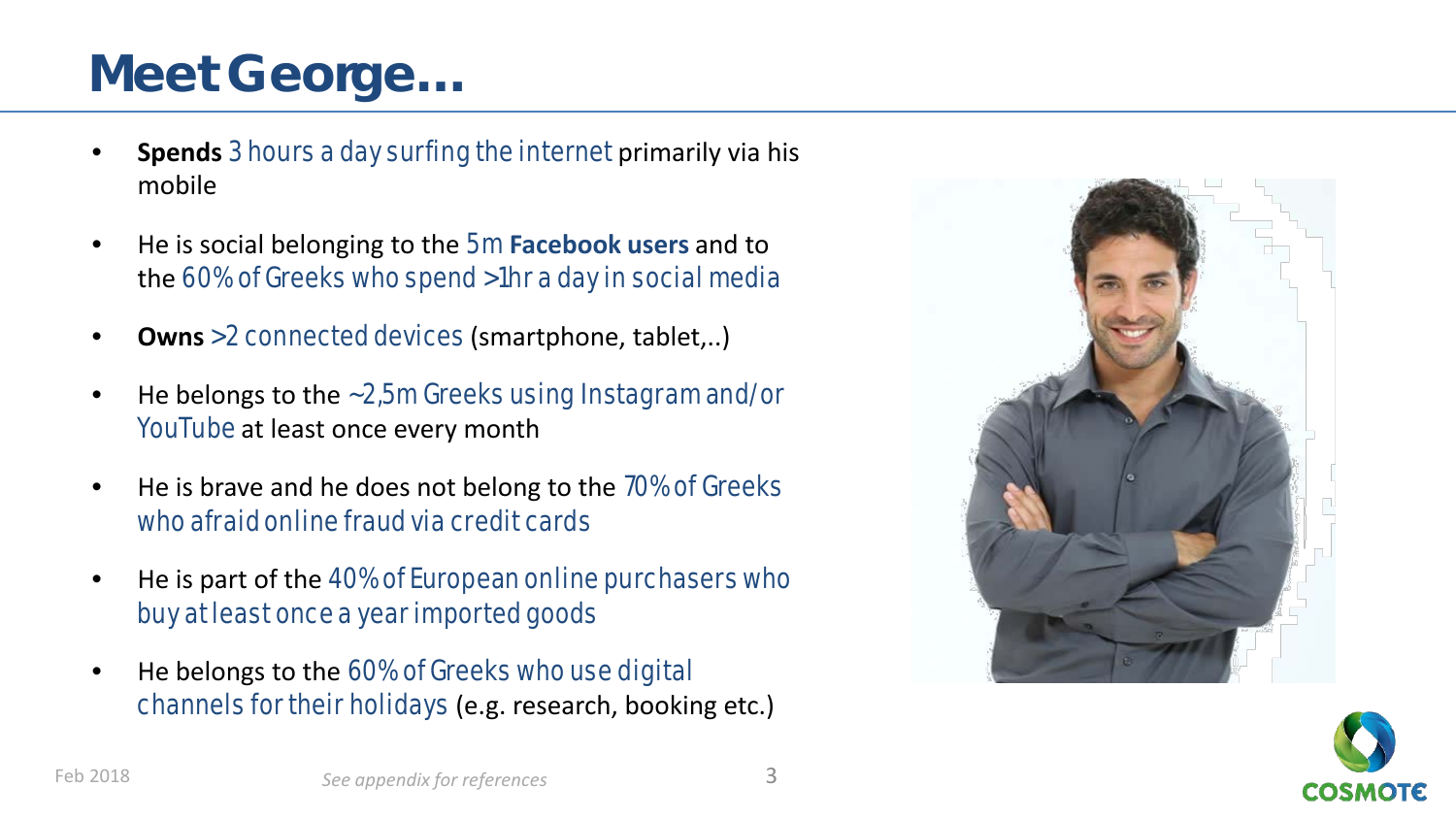### **George's journey is continuous…**

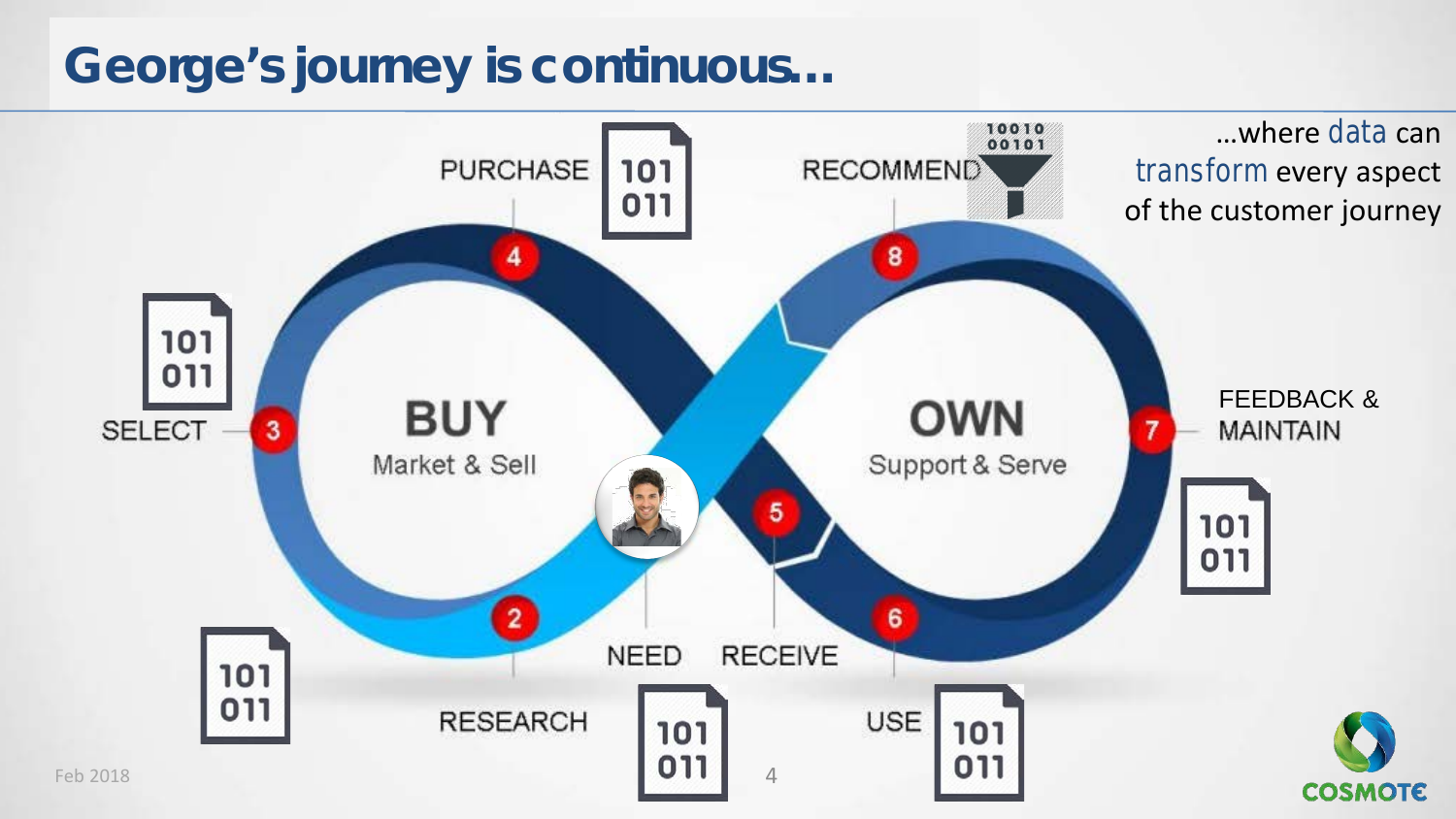## **Giving more power and control to George…**

### In the past:

- Mobile Data usage often exceeded monthly allowances resulting to
	- Bill shocks, customer frustration, complaints, etc..

### Today's experience:

- He does not have to worry about data bill shock
- George controls his data usage and buys on demand with one click

### And the result?

Everybody wins!



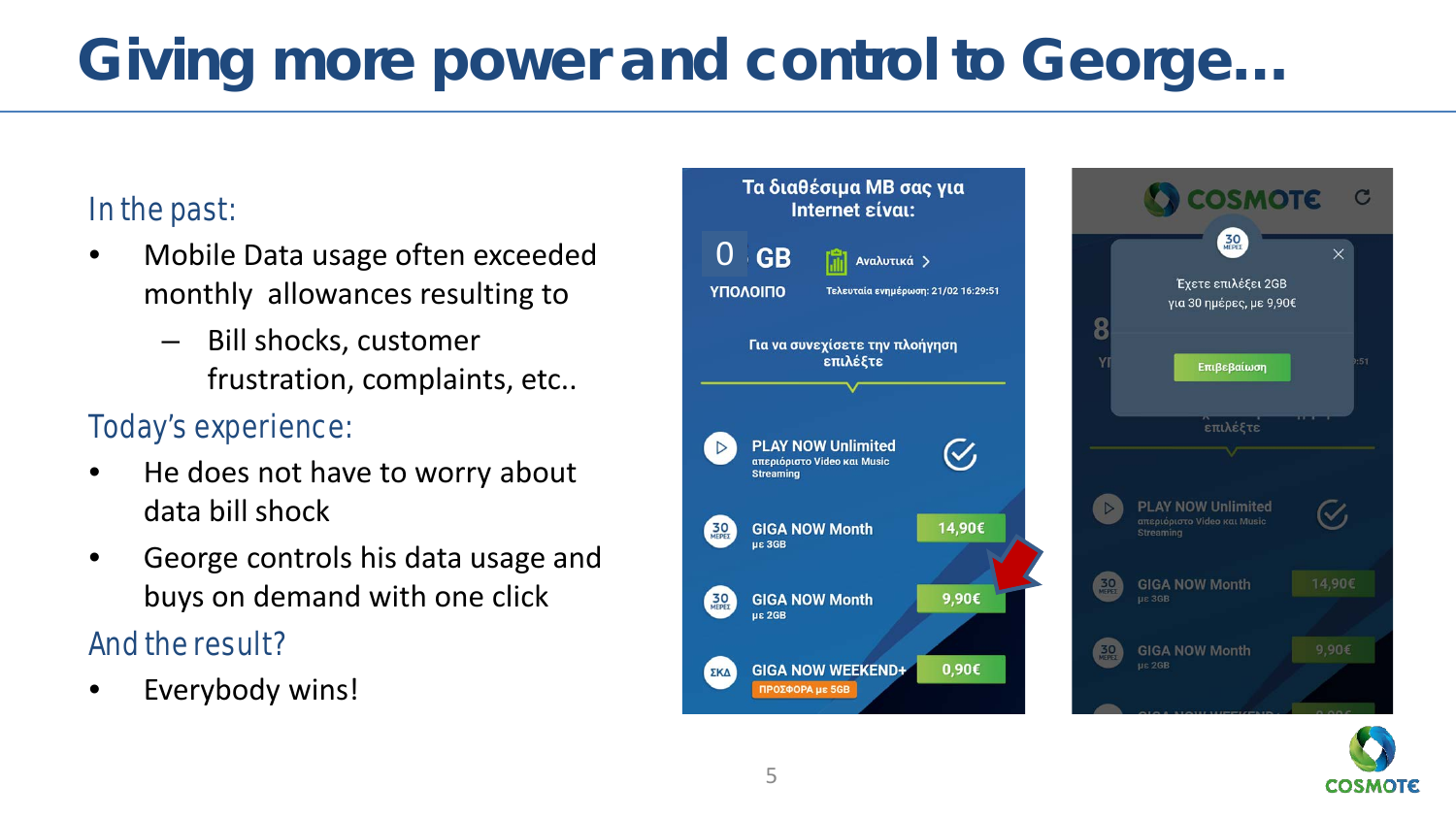## **Saving time for George…**

#### Payments/Top ups In the past:

- Bill payment was a journey on its own
- Missing payments on specific dates: go through the pain of suspension
- Wanted to top up 12:00 at night to use your phone with no kiosk around?: not possible

#### Today's experience:

• Paying real time via the app in <30secs: keep your phone on and optimize your cash flow

### And the result?

• Customers love it, less complaints and unwanted suspensions, operational savings



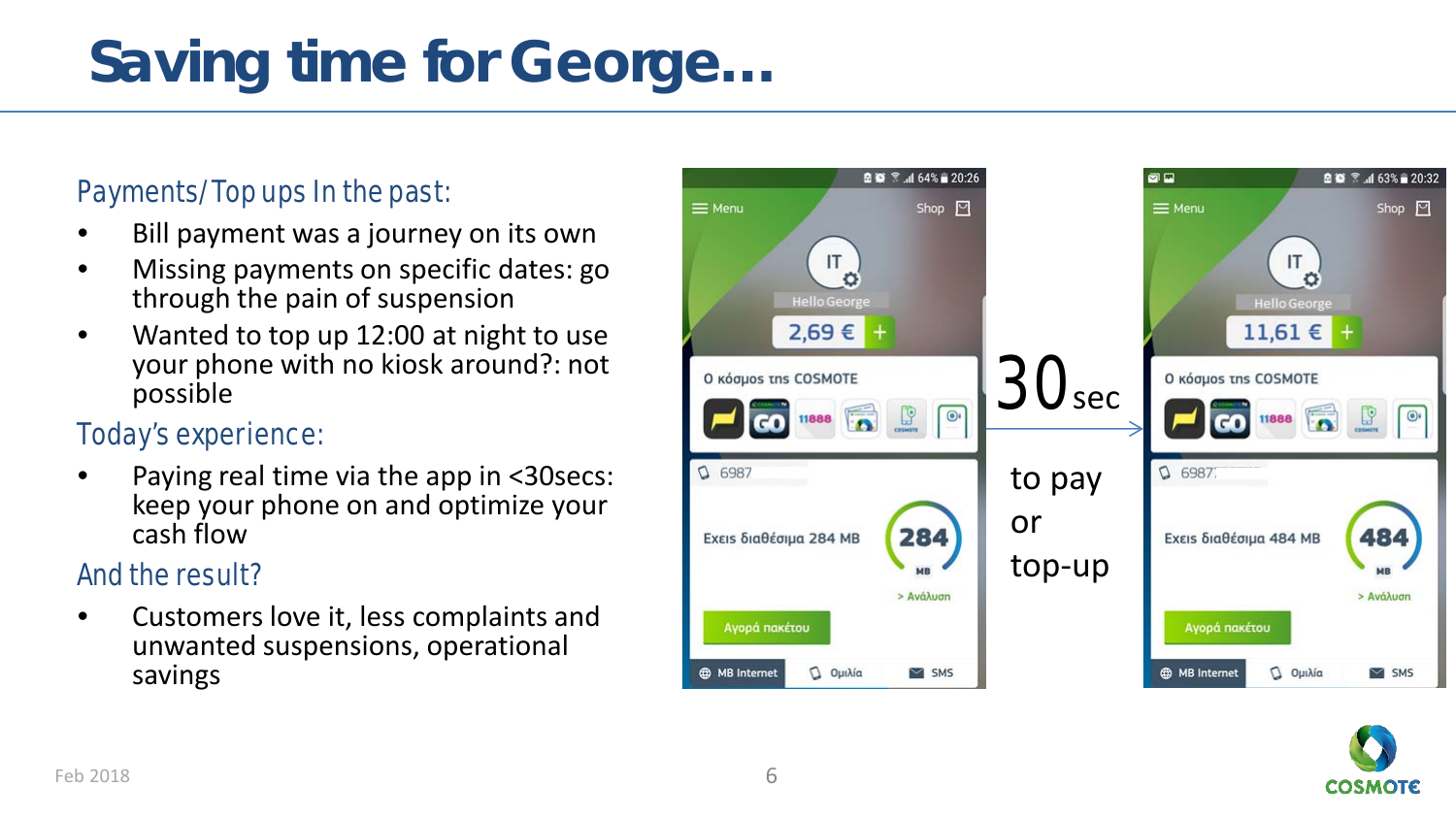## **Transforming customer service for George…**

### In the past:

- Internet router or TV set top box settings/faults: a pain…
- Customer spending considerable amount of time to sort it out

#### Transforming service management:

- Cosmote Ufixit service app
- Showing in real time through the screen of the customer mobile phone what to do while he is at his house/premises





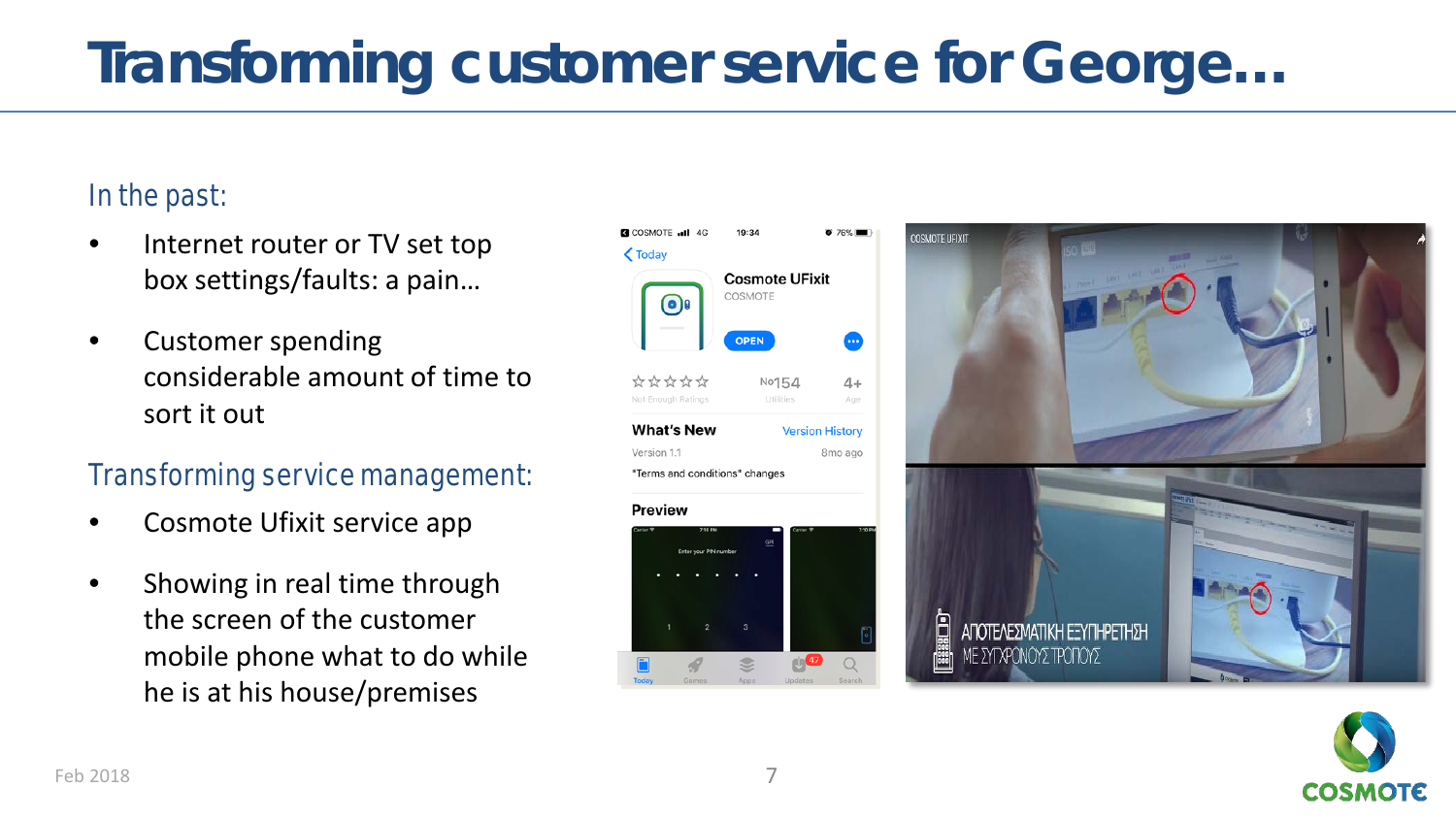# LFSSOVS

- Digitalization of Customer Experience is a strategic decision**:** it can strengthen or weaken a company's competitive position
- It is about believing and investing in CHANGE**:** new operating model, new skills, new technologies
- **Key elements & practices to master:** 
	- **Customer Journey Design:** product for features but journey for experience
	- Customer Feedback**:** make it a second nature to collect customer feedback it is now abundant and affordable via digital technologies
	- **Data Analytics:** the new engine for faster and better decision making skills and technologies to invest

$$
\mathbf{L} \mathbf{L} \mathbf{A} \mathbf{K} \mathbf{M} \mathbf{L} \mathbf{U}
$$